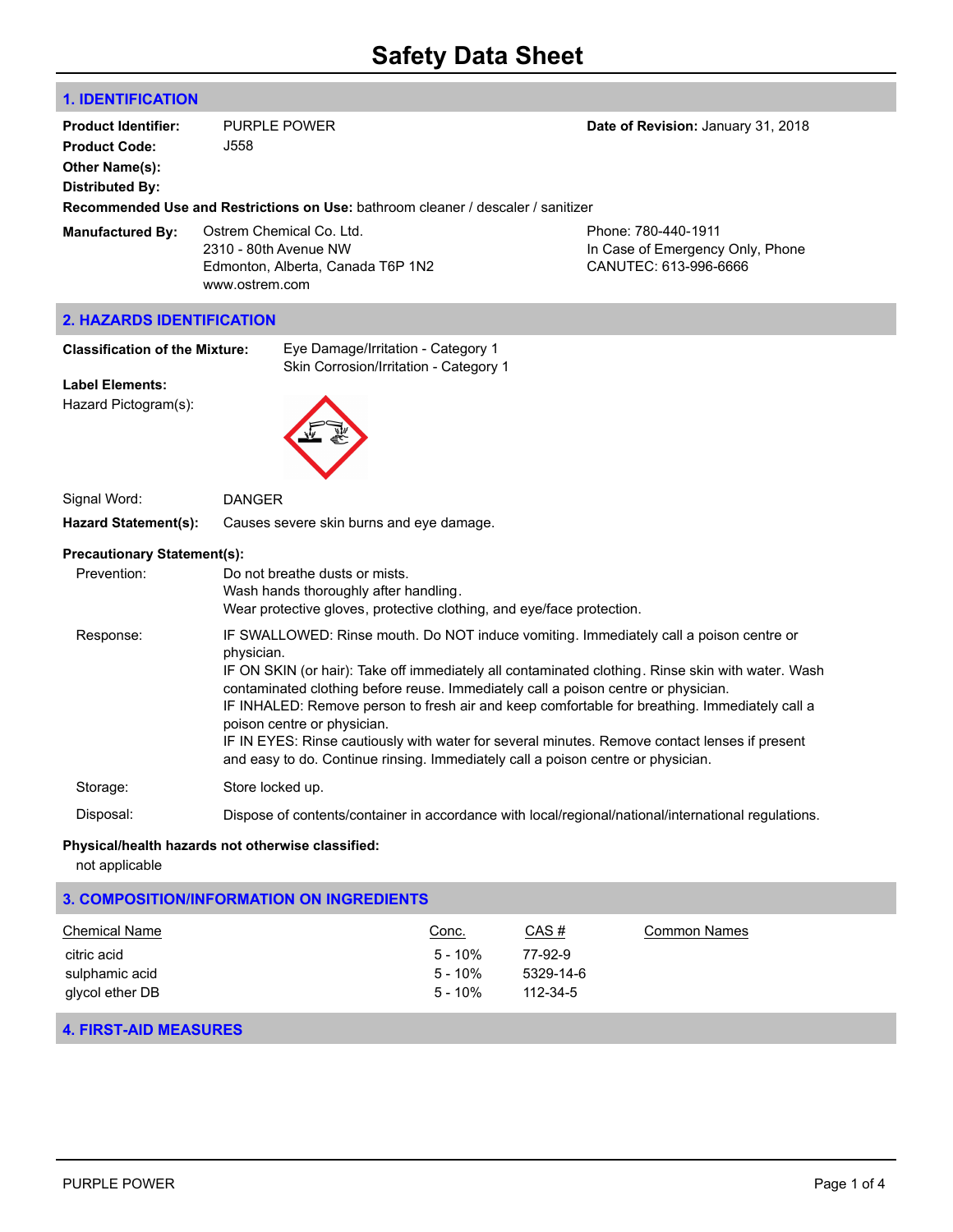## **Necessary Measures:**

IF SWALLOWED: Rinse mouth. Do NOT induce vomiting. Immediately call a poison centre or physician.

IF ON SKIN (or hair): Take off immediately all contaminated clothing. Rinse skin with water. Wash contaminated clothing before reuse. Immediately call a poison centre or physician.

IF INHALED: Remove person to fresh air and keep comfortable for breathing. Immediately call a poison centre or physician.

IF IN EYES: Rinse cautiously with water for several minutes. Remove contact lenses if present and easy to do. Continue rinsing. Immediately call a poison centre or physician.

#### **Most important symptoms, both acute and delayed:**

Causes serious eye damage.

Causes severe skin burns and eye damage.

#### **Indication of immediate medical attention and special treatment needed, if necessary:**

not applicable

#### **5. FIRE-FIGHTING MEASURES**

#### **Suitable (and unsuitable) extinguishing media:**

Use extinguishing media appropriate for surrounding fire.

#### **Specific hazards arising from the chemical (e.g.: hazardous combustion products):** May liberate oxides of carbon, nitrogen and sulphur.

# **Special protective equipment and precautions for firefighters:**

As for surrounding fire. Firefighters should wear full protective clothing and self contained breathing equipment.

# **6. ACCIDENTAL RELEASE MEASURES**

#### **Personal precautions, protective equipment and emergency procedures:**

Wear appropriate protective equipment. See section 8.

#### **Environmental precautions:**

Prevent from entering sewers, waterways or low areas.

#### **Methods and materials for containment and cleaning up:**

Isolate hazard area and restrict access. Small spills: soak up with inert absorbent material and scoop into containers. Large spills: prevent contamination of waterways. Dike and pump into suitable containers. Clean up residual with absorbent material, place in appropriate container and flush with water.

#### **7. HANDLING AND STORAGE**

#### **Precautions for safe handling:**

Do not breathe dusts or mists. Wash hands thoroughly after handling. Do not ingest. Avoid contact with eyes, skin and clothing.

## **Conditions for safe storage, including any incompatibilities:**

#### Store locked up.

Keep out of reach of children. Store in a cool, dry area.

# **8. EXPOSURE CONTROLS/PERSONAL PROTECTION**

# **Control parameters - Exposure limits:**

Ingredient: Limit: citric acid not available sulphamic acid not available glycol ether DB not available

#### **Appropriate engineering controls:**

Provide exhaust ventilation to keep airborne levels below recommended exposure limits.

#### **Respiratory protection:**

If exposure exceeds occupational exposure limits, use an appropriate NIOSH approved respirator.

#### **Other protection:**

Wear protective gloves, protective clothing, and eye/face protection.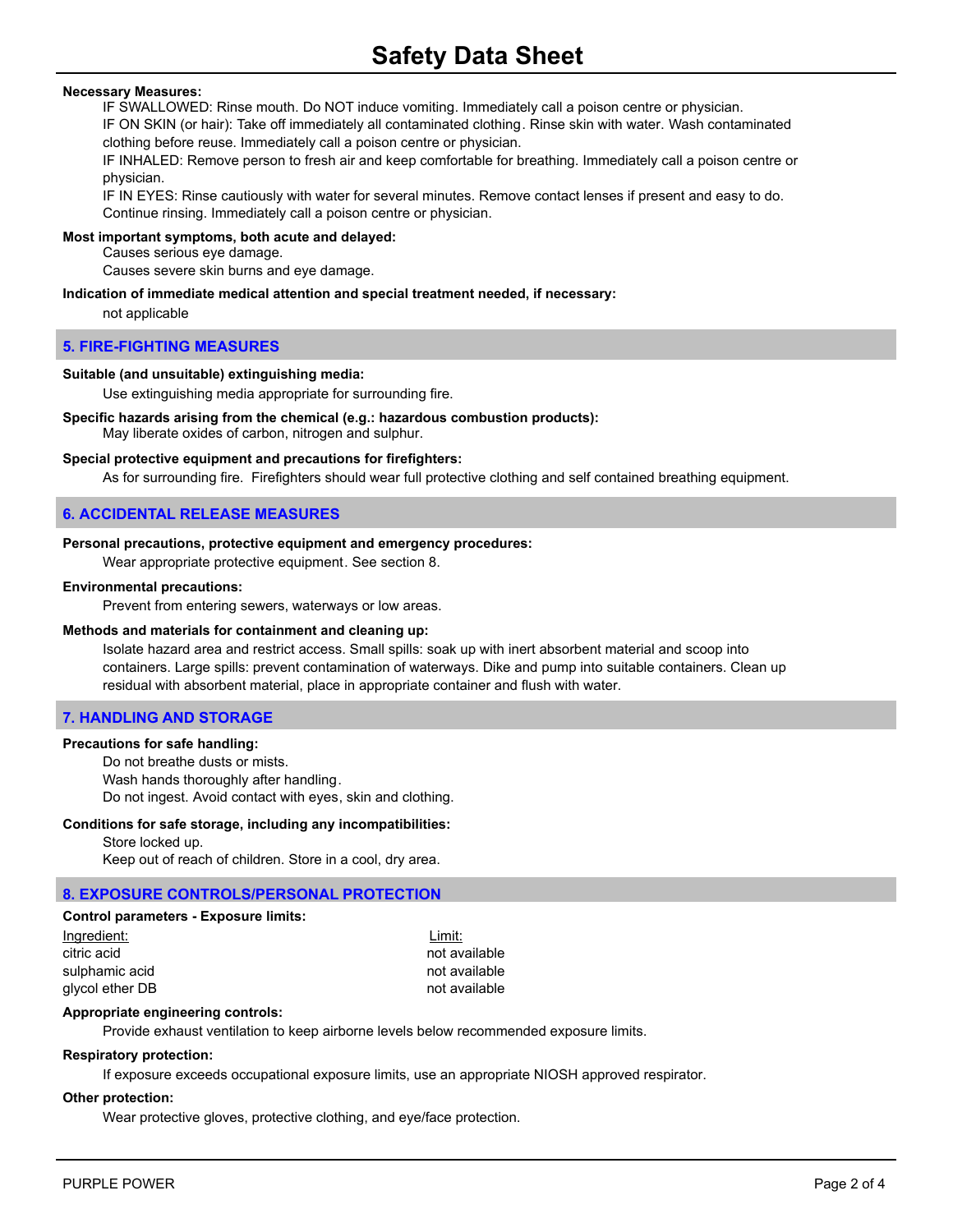# **9. PHYSICAL AND CHEMICAL PROPERTIES**

| $100\% = 1.0 - 1.5$ ; $2\% = 2.0 - 2.5$ |
|-----------------------------------------|
|                                         |
|                                         |
|                                         |
|                                         |
|                                         |
|                                         |
|                                         |
|                                         |
|                                         |
|                                         |
|                                         |
|                                         |
|                                         |
|                                         |
|                                         |

# **10. STABILITY AND REACTIVITY**

#### **Reactivity:**

This material is considered to be non-reactive under normal use conditions.

#### **Chemical stability:**

Stable.

# **Possibility of hazardous reactions:**

Reacts with metals. Produces toxic chlorine gas if mixed with bleach.

#### **Conditions to avoid (e.g.: static discharge, shock or vibration):**

not applicable

# **Incompatible materials:**

Oxidizers / Base

#### **Hazardous decomposition products:**

not available

#### **11. TOXICOLOGICAL INFORMATION**

#### **POTENTIAL ACUTE HEALTH EFFECTS**

| Inhalation:             | May cause respiratory tract irritation.  |
|-------------------------|------------------------------------------|
| Ingestion:              | May be harmful if swallowed.             |
| Eye contact:            | Causes serious eye damage.               |
| <b>Skin contact:</b>    | Causes severe skin burns and eye damage. |
| <b>Skin absorption:</b> | not available                            |

#### **POTENTIAL CHRONIC HEALTH EFFECTS**

| Inhalation:             | not available |
|-------------------------|---------------|
| Ingestion:              | not available |
| Eye contact:            | not available |
| <b>Skin contact:</b>    | not available |
| <b>Skin absorption:</b> | not available |

| <b>Mutagenicity:</b>                                |
|-----------------------------------------------------|
| Carcinogenicity:                                    |
| <b>Reproductive toxicity:</b>                       |
| Sensitization of product:                           |
| Specific Target Organ Toxicity - single exposure:   |
| Specific Target Organ Toxicity - repeated exposure: |

# **Mutagenicity:** not available

**Carcinogenicity:** This information, if applicable, can be found in Section 2. This information, if applicable, can be found in Section 2. This information, if applicable, can be found in Section 2. This information, if applicable, can be found in Section 2. This information, if applicable, can be found in Section 2.